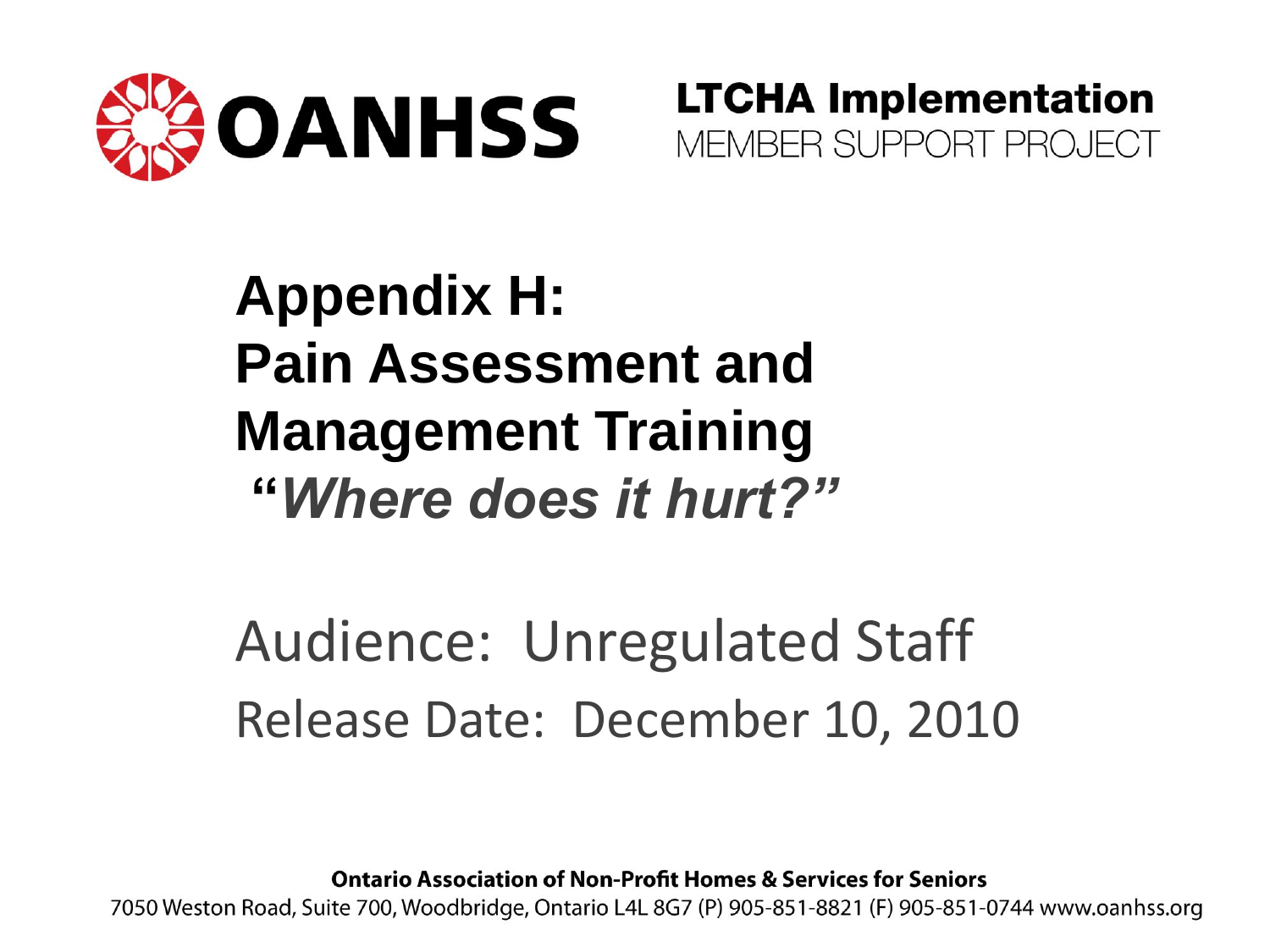# **Objectives**

- To improve and maintain a resident's optimal functional level and quality of life
- To optimally control pain for all residents
- To reduce incidence of unmanaged pain
- To ensure best practice interventions for residents with pain

**LTCHA Implementation** MEMBER SUPPORT PROJECT

• To monitor and track trends related to pain management

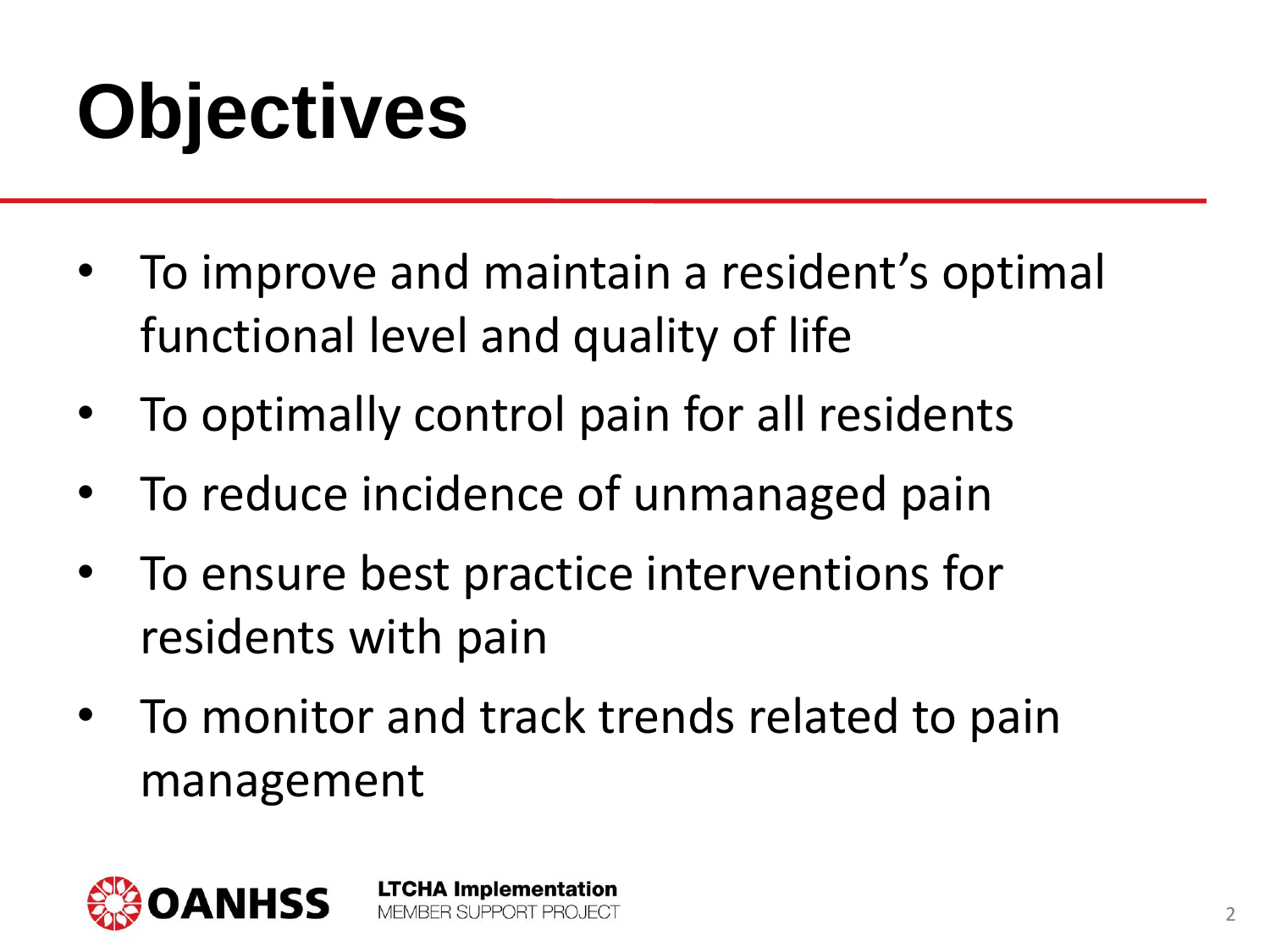# **Myths About Pain and the Elderly**

- Pain is a normal part of aging
- The elderly perceive pain to a lesser degree or sensitivity than young people
- If an elderly person does not complain then they are not in pain
- Elderly patients should receive lower morphine doses than younger patients

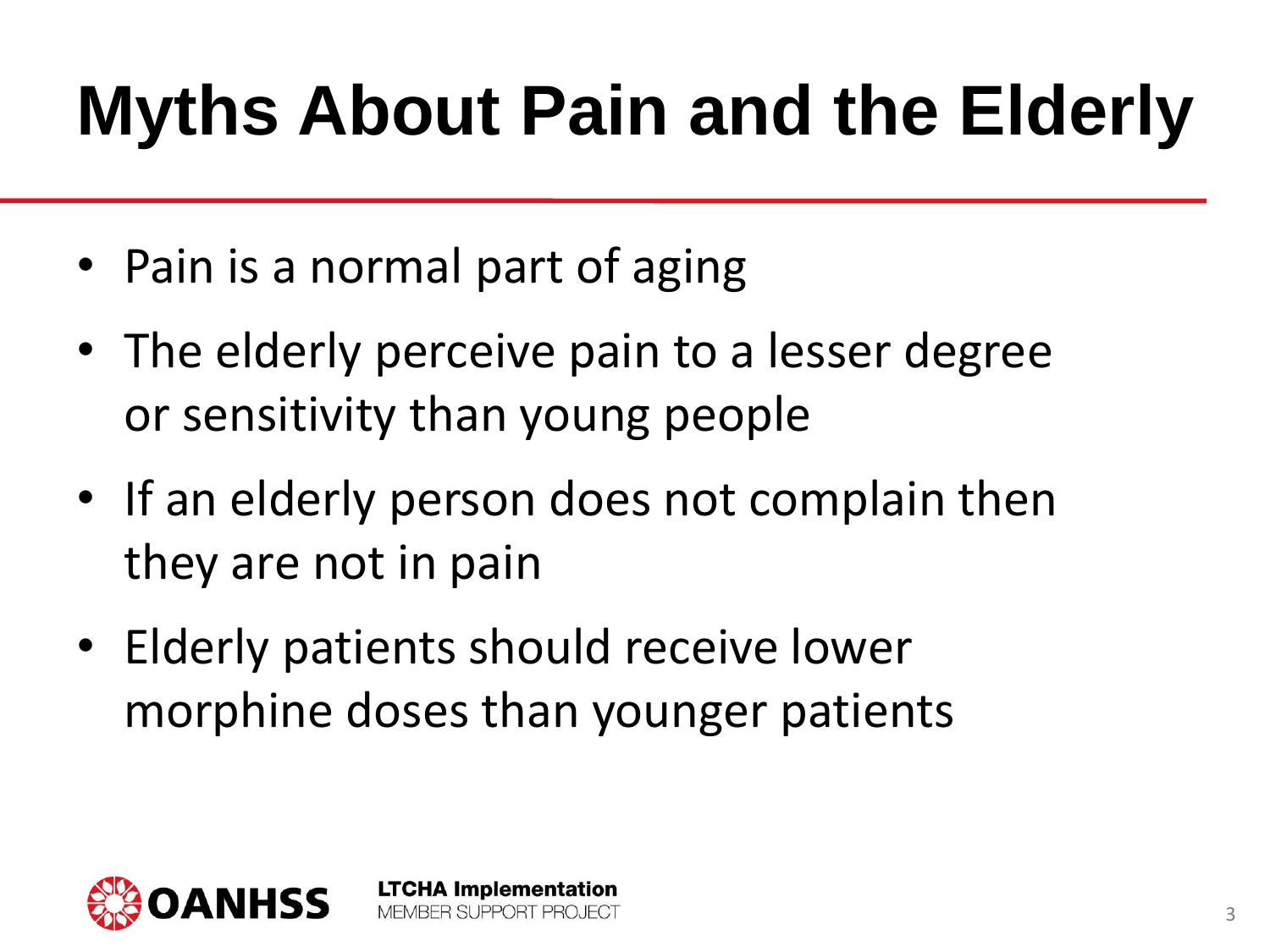# **Research Says**

- Approximately 25% of Canadian's suffer from chronic pain
- Chronic pain becomes more common as people get older
- 50% of Canadian's take analgesic for chronic pain
- 45-80% of nursing home residents have substantial pain
- 25-26% of residents with daily pain receive no analgesia

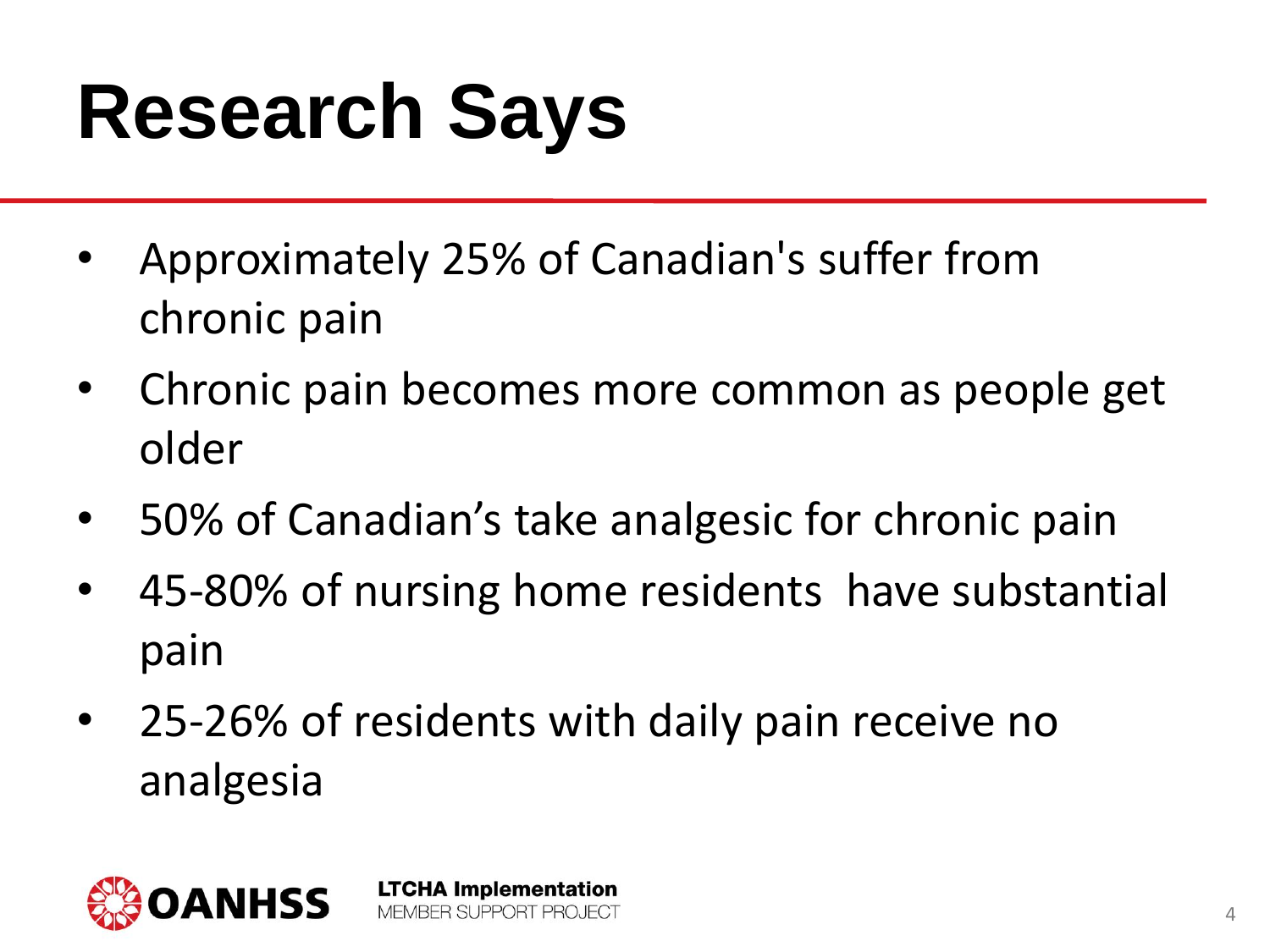# **Definition of Pain**

*"Pain is what the patient say it is, and exists whenever the patients says it does"**McCaffery & Pasero (1979)*



#### **Pain**

An unpleasant *subjective* sensory and emotional experience that is associated with *actual* or *potential* tissue damage, or described in terms of such damage. *RAI-MDS Definition:* Pain that is reported is unrelieved pain. If the resident does not have any pain due to pain management, then it is coded as "0" for no pain.

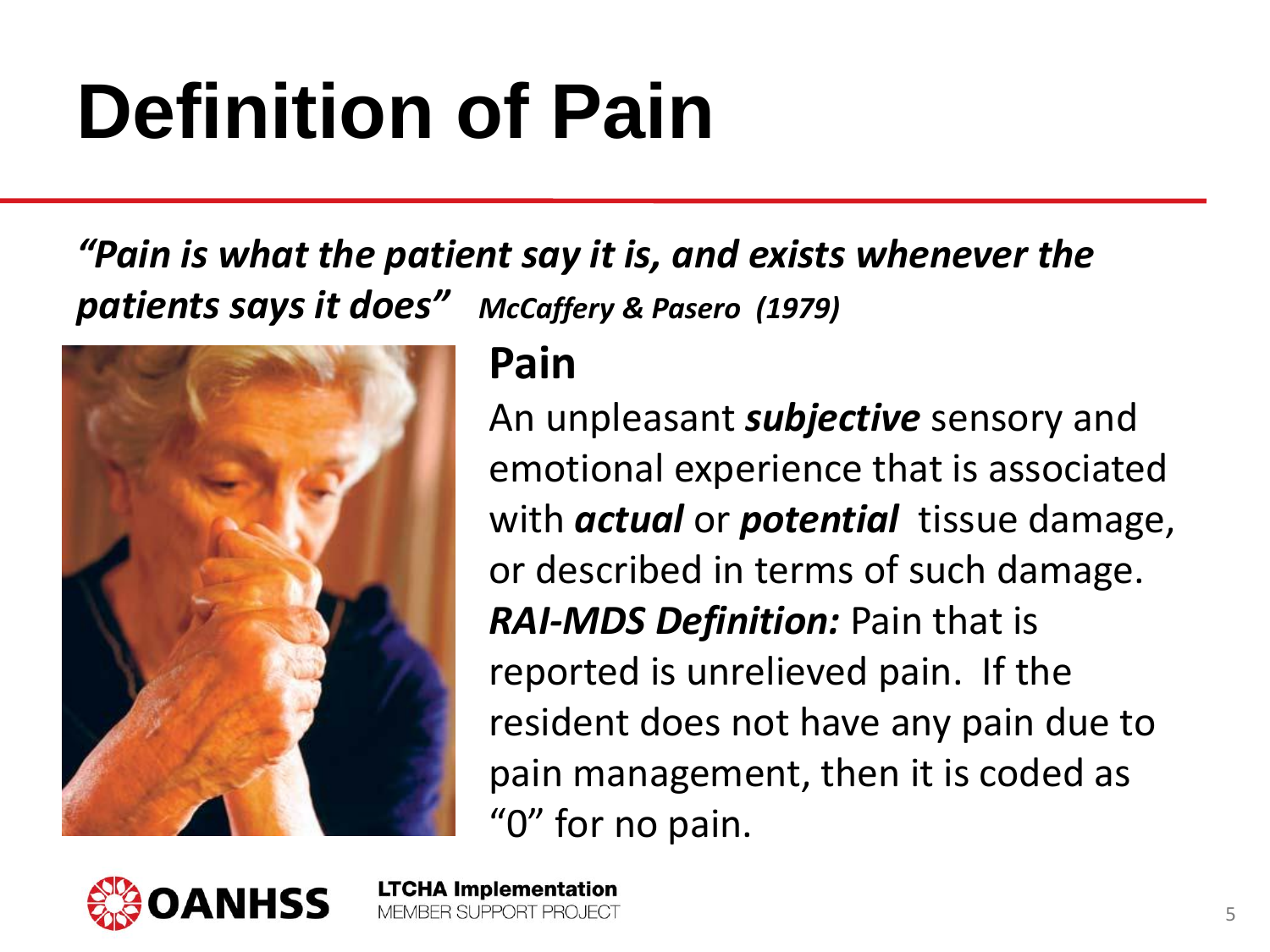## **Words Used to Describe Pain**

#### **Can You Think of Any ?**

#### **Discomfort**

#### **Hurt**

#### **Soreness**

### **Burning Pressure**

**LTCHA Implementation** 

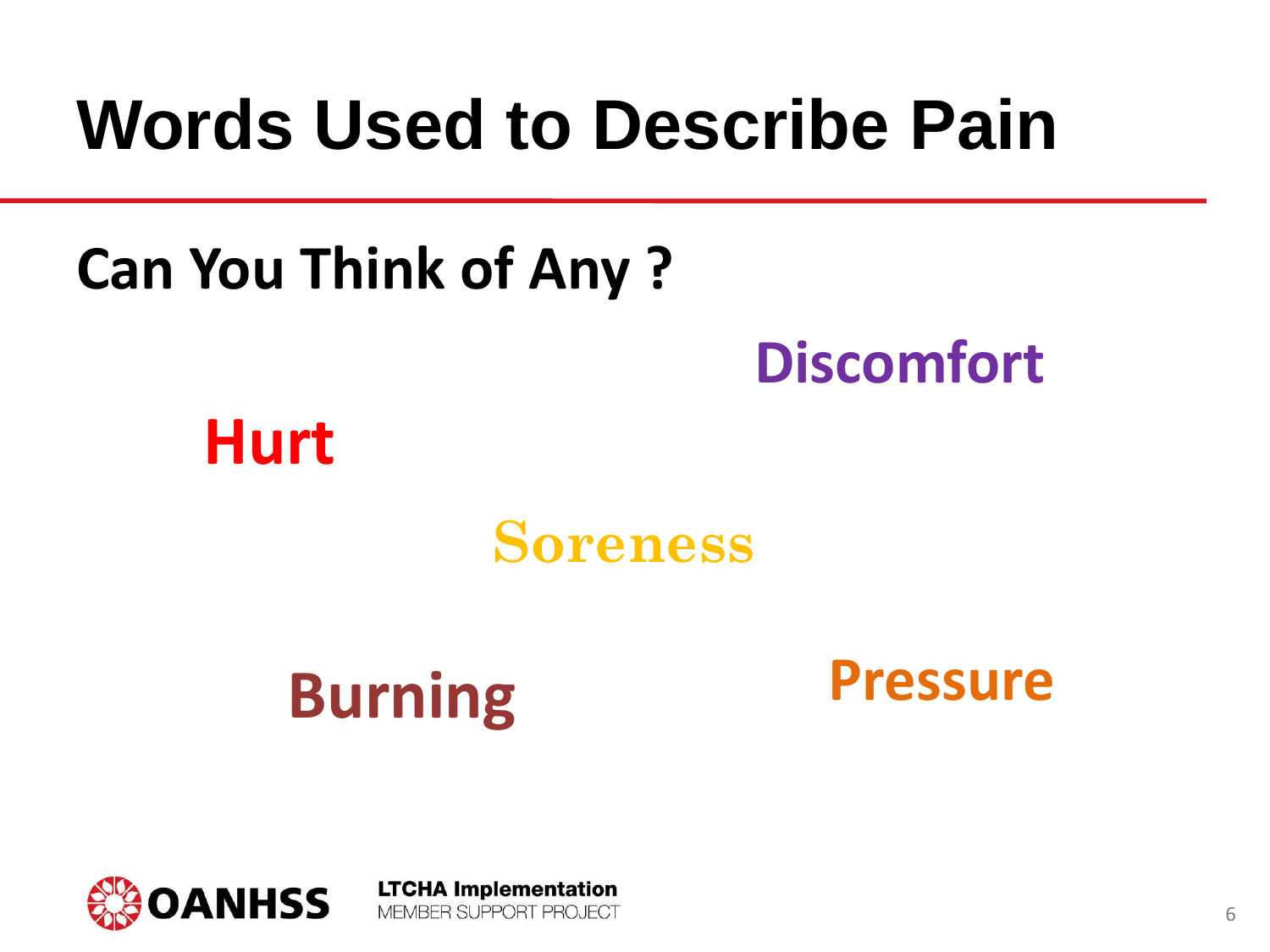# **Types of Pain**

- **1) Acute Pain:** sudden onset, lasts less than 3 months or usual time of healing. Can range from mild to severe. Decreases with time.
- **2) Chronic Pain:** persist after healing occurs. Pain can be disabling and accompanied with depression and anxiety.

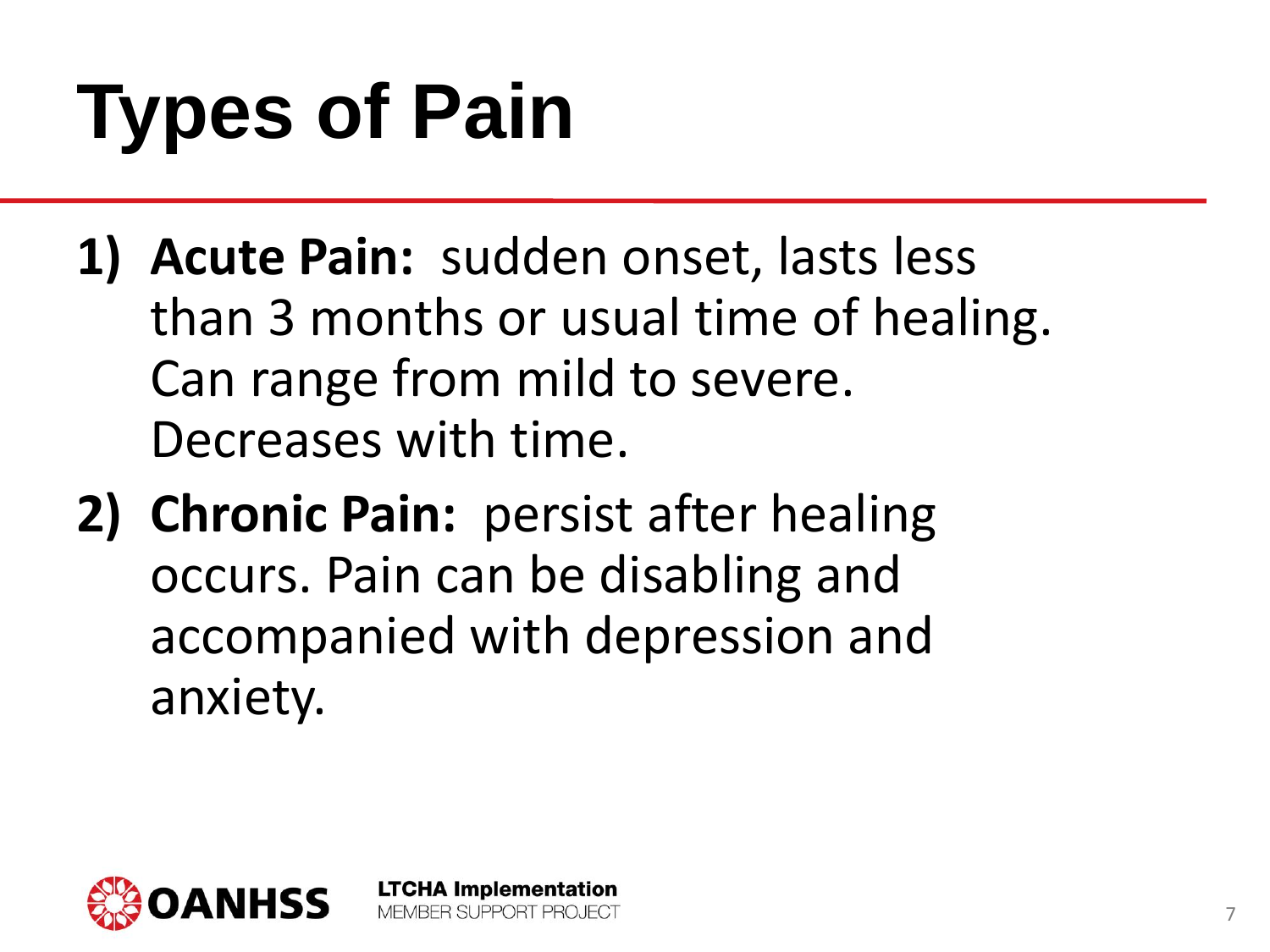# **Types of Pain…cont`d**

**3) Neuropathic Pain:** Pain that is initiated or caused by a primary lesion or dysfunction in the nervous system (Central Nervous System & Peripheral Nervous System)-stimuli abnormally processed by the nervous system.

Neuropathic pain is usually described as sharp, burning, or shooting and is often associated with other symptoms such as numbness or tingling in the affected area.

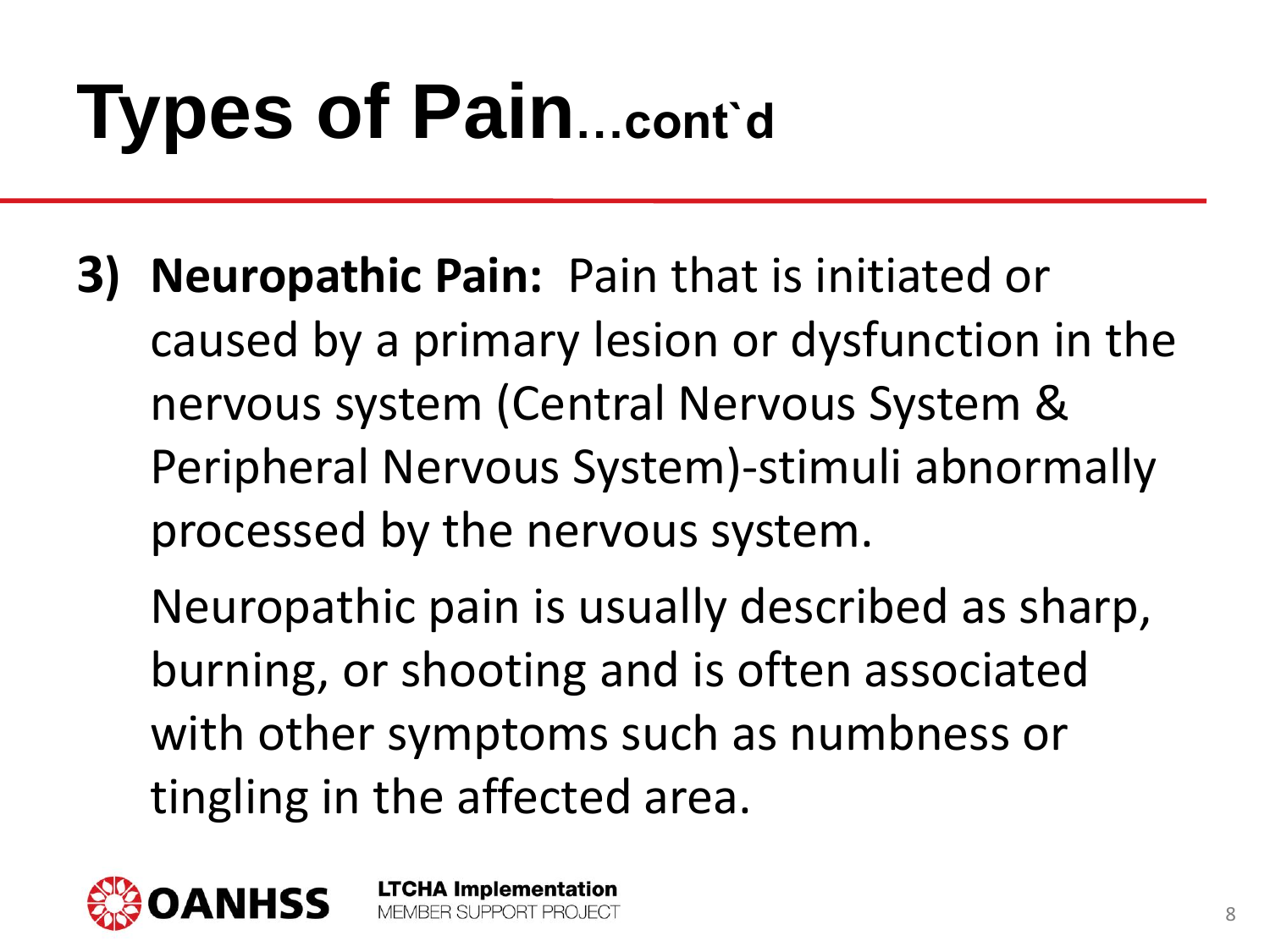# **Neuropathic Pain Described…**



**LTCHA Implementation** 

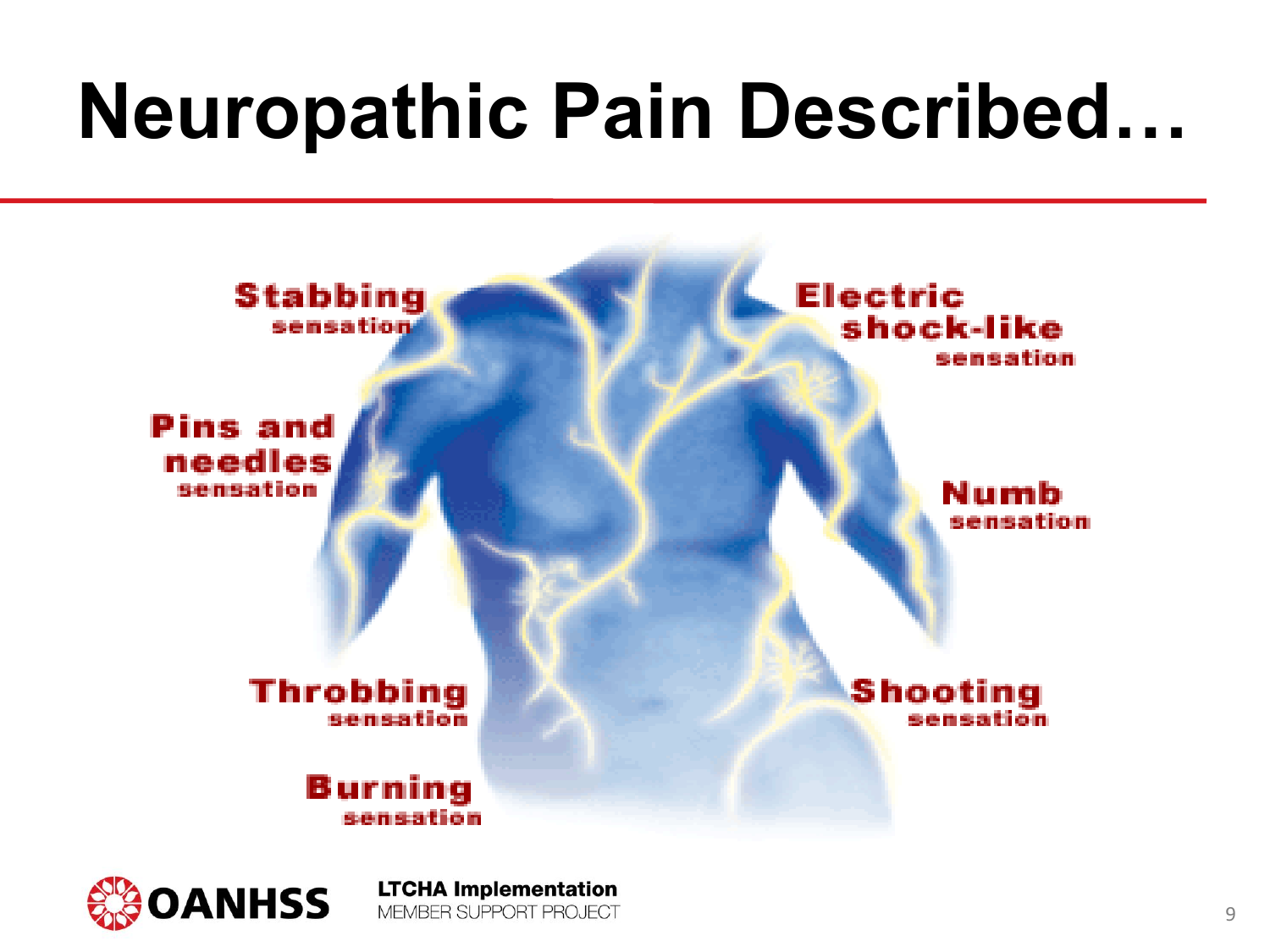# **Your Role in Managing Pain**

During routine care, ask the resident about the presence of pain, ache or discomfort.

Be aware of and observe behaviours that can indicate discomfort/pain:

- $\checkmark$  Facial Expression (frowning, tightly closed eyes, grimacing)
- $\checkmark$  Body Language and Movement (fidgeting, rocking, rigid posture)
- $\checkmark$  Behaviour ( sleeplessness, decreased appetite, mood swings, wanting to sleep all day)

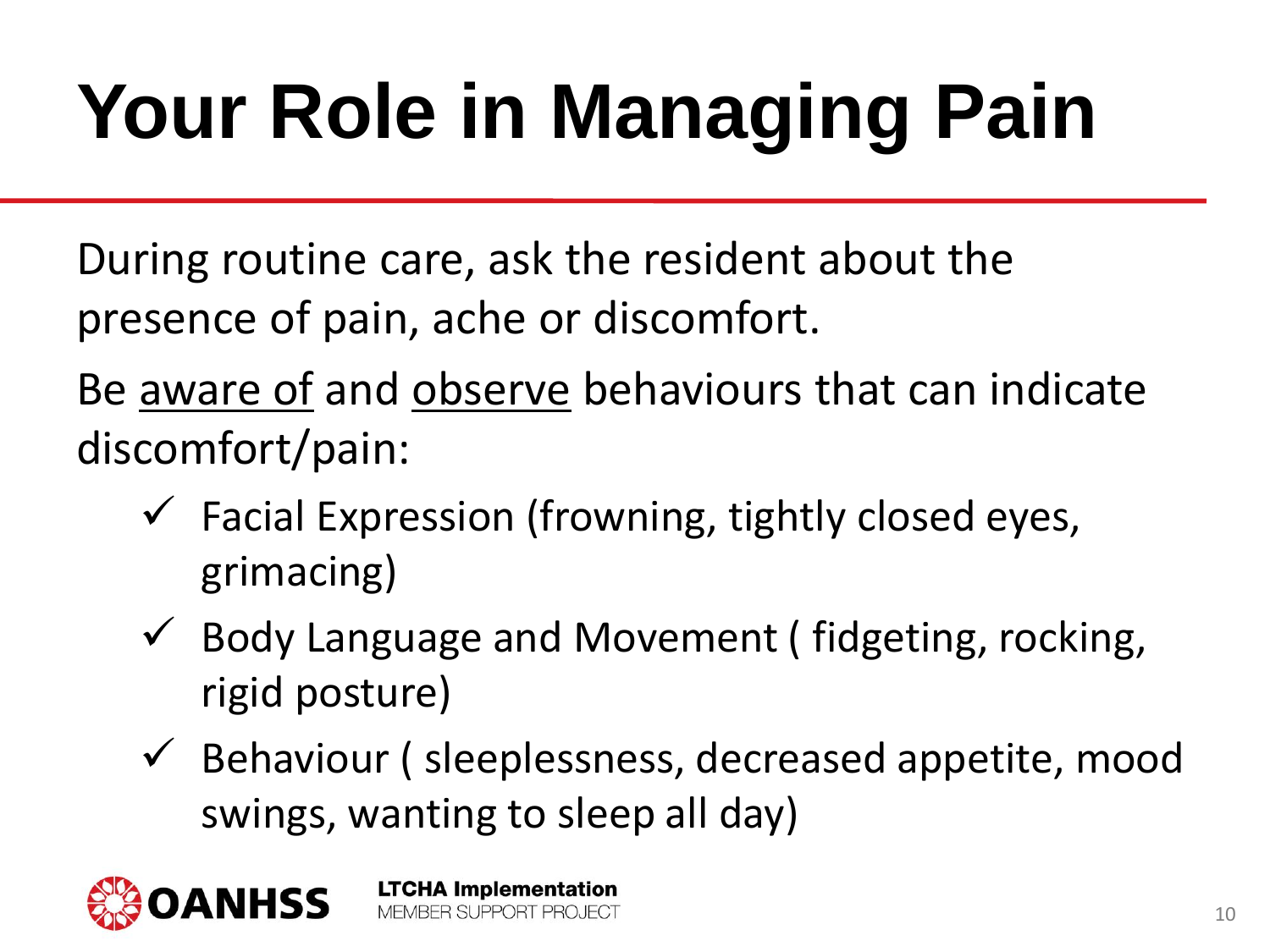#### **Your Role in Managing Pain …cont`d**

- Report resident verbalizations and behaviours indicative of discomfort/pain
- Follow the care plan interventions for managing pain
- Share with team members the interventions that are most effective for the resident
- Record the presence of pain on the resident flow sheet

**LTCHA Implementation** 

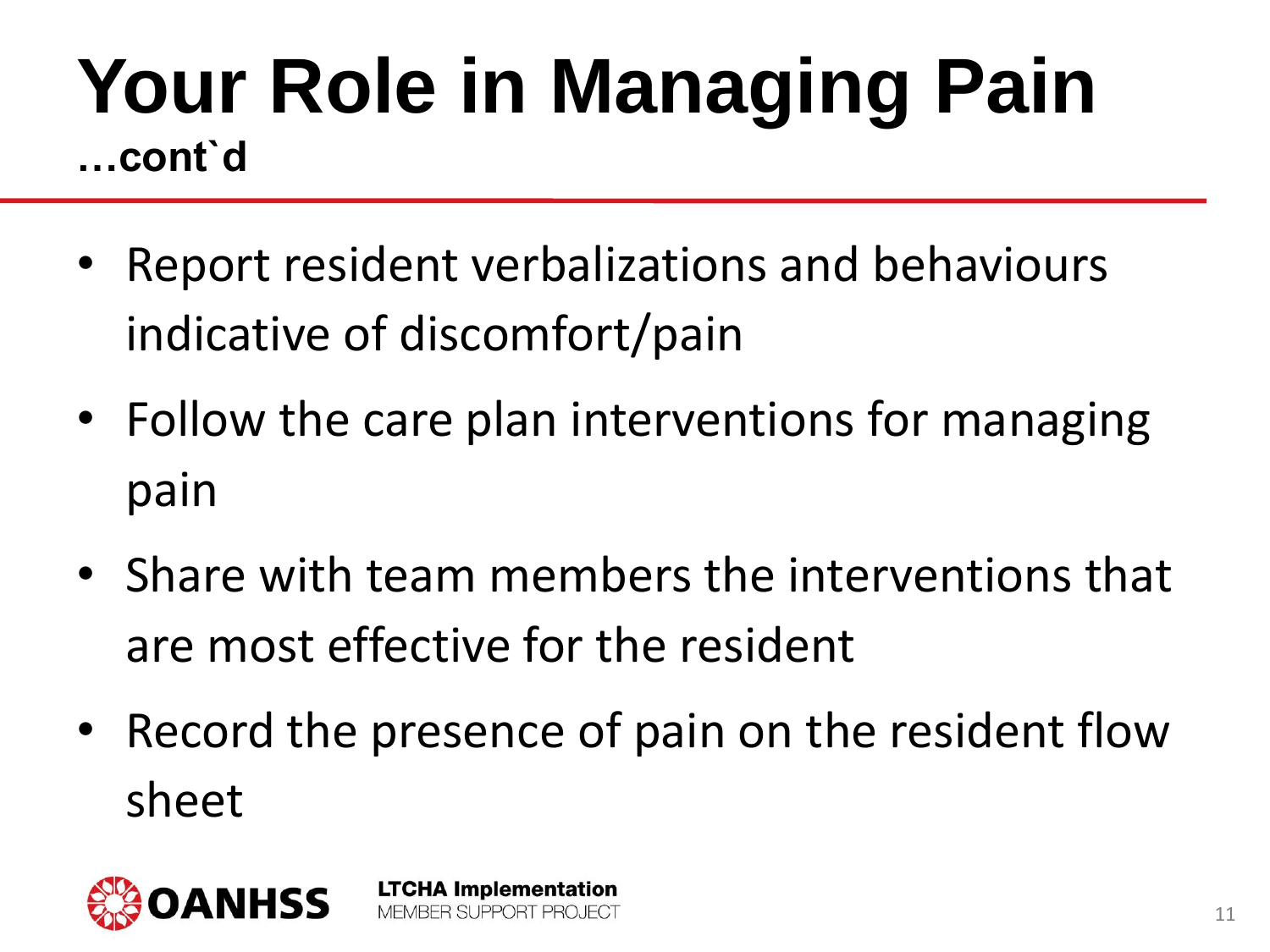# **Pharmacological & Non-Pharmacological Approaches**

#### Pharmacological - Physician and Pharmacist



**LTCHA Implementation** 

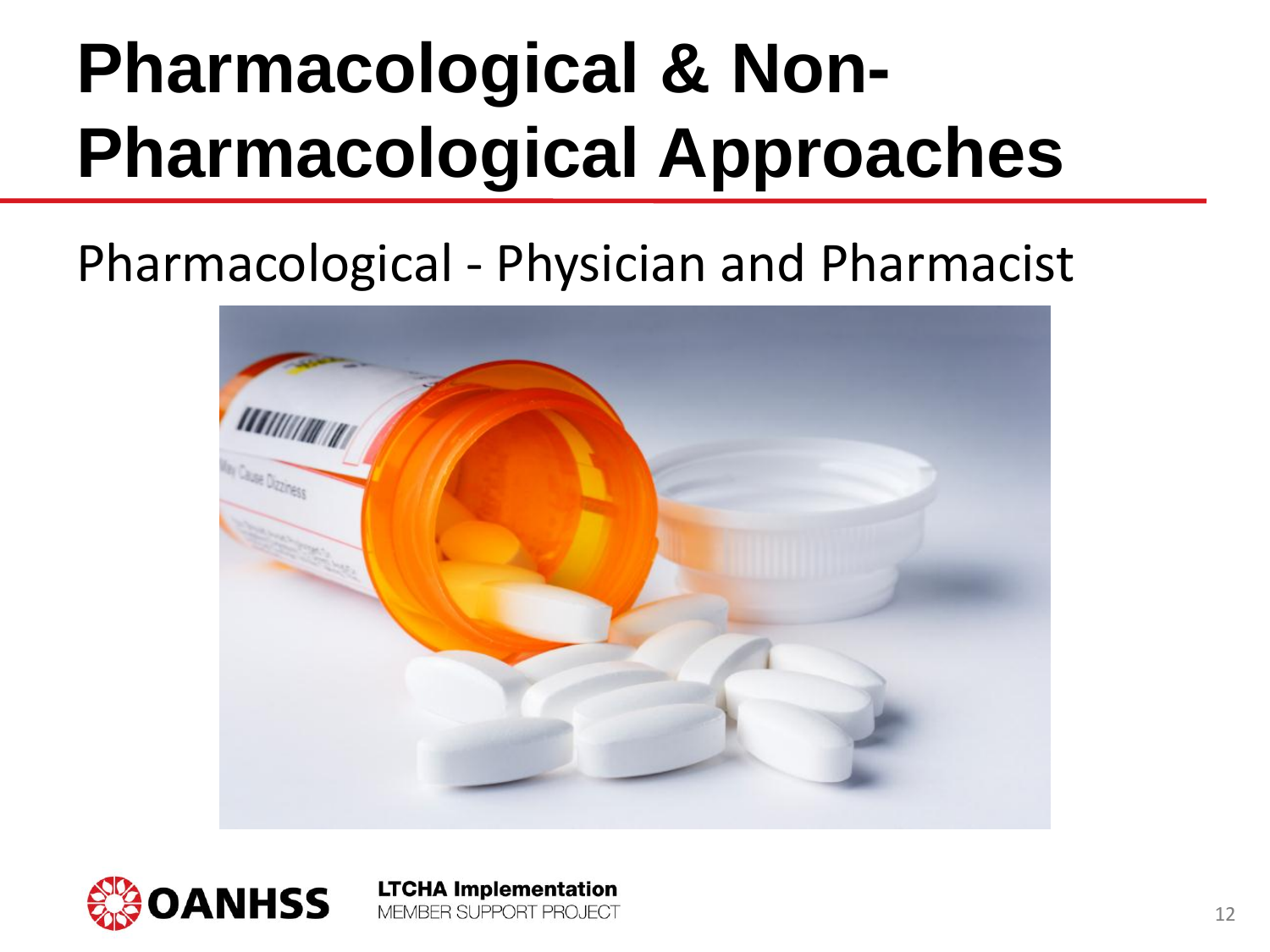# **Non-Pharmacological Approach to Managing Pain**

- Exercise
- Transcutaneous electrical nerve stimulation (TENs)
- Heat/Cold
- Relaxation Therapy
- Massage
- Acupuncture
- Behaviour Therapy

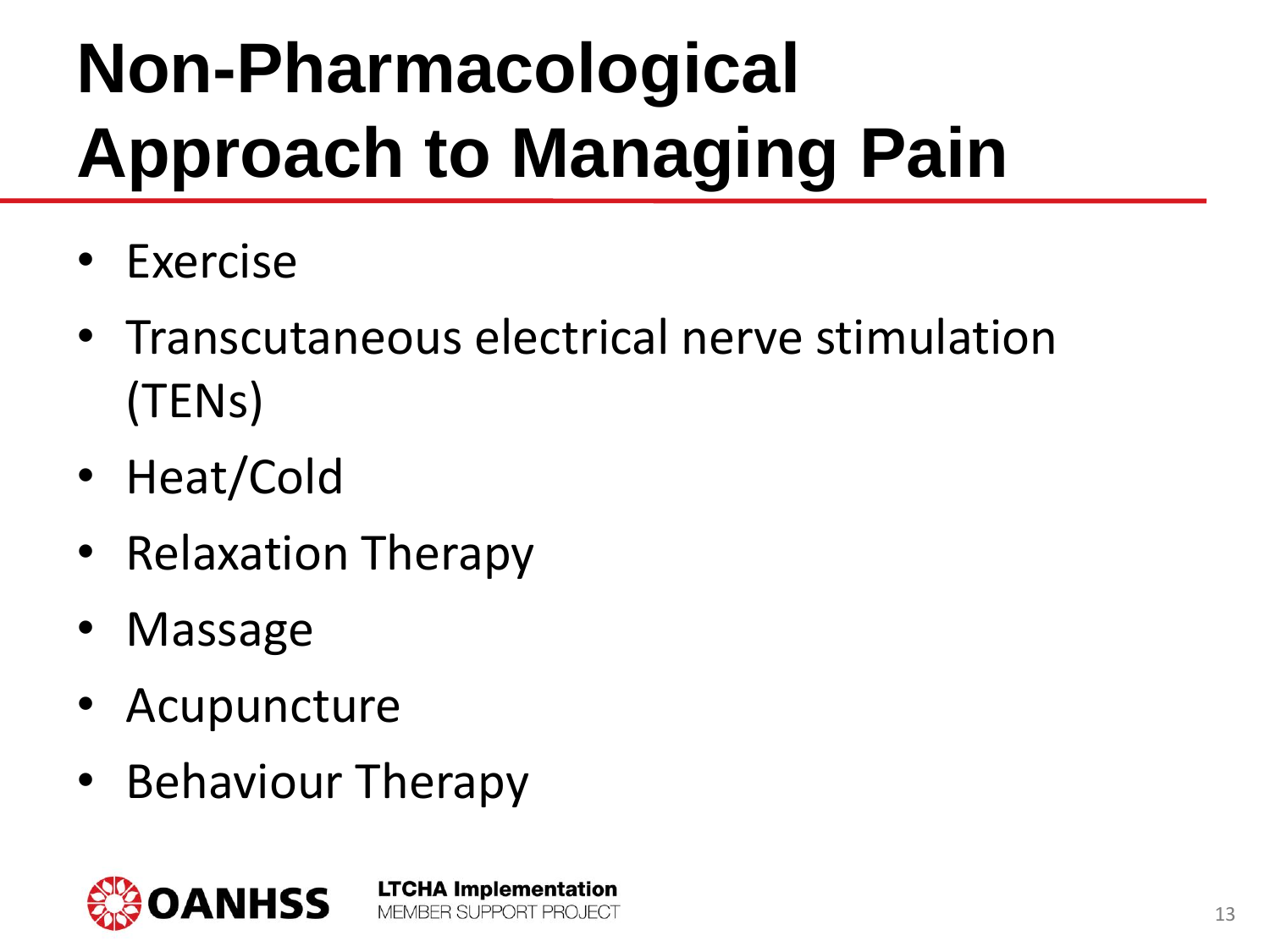## **Exercise**



**LTCHA Implementation** 

- Exercise improves your mood
- $\checkmark$  Exercise combats chronic diseases
- $\checkmark$  Exercise promotes better sleep
- $\checkmark$  Exercise boosts your energy level

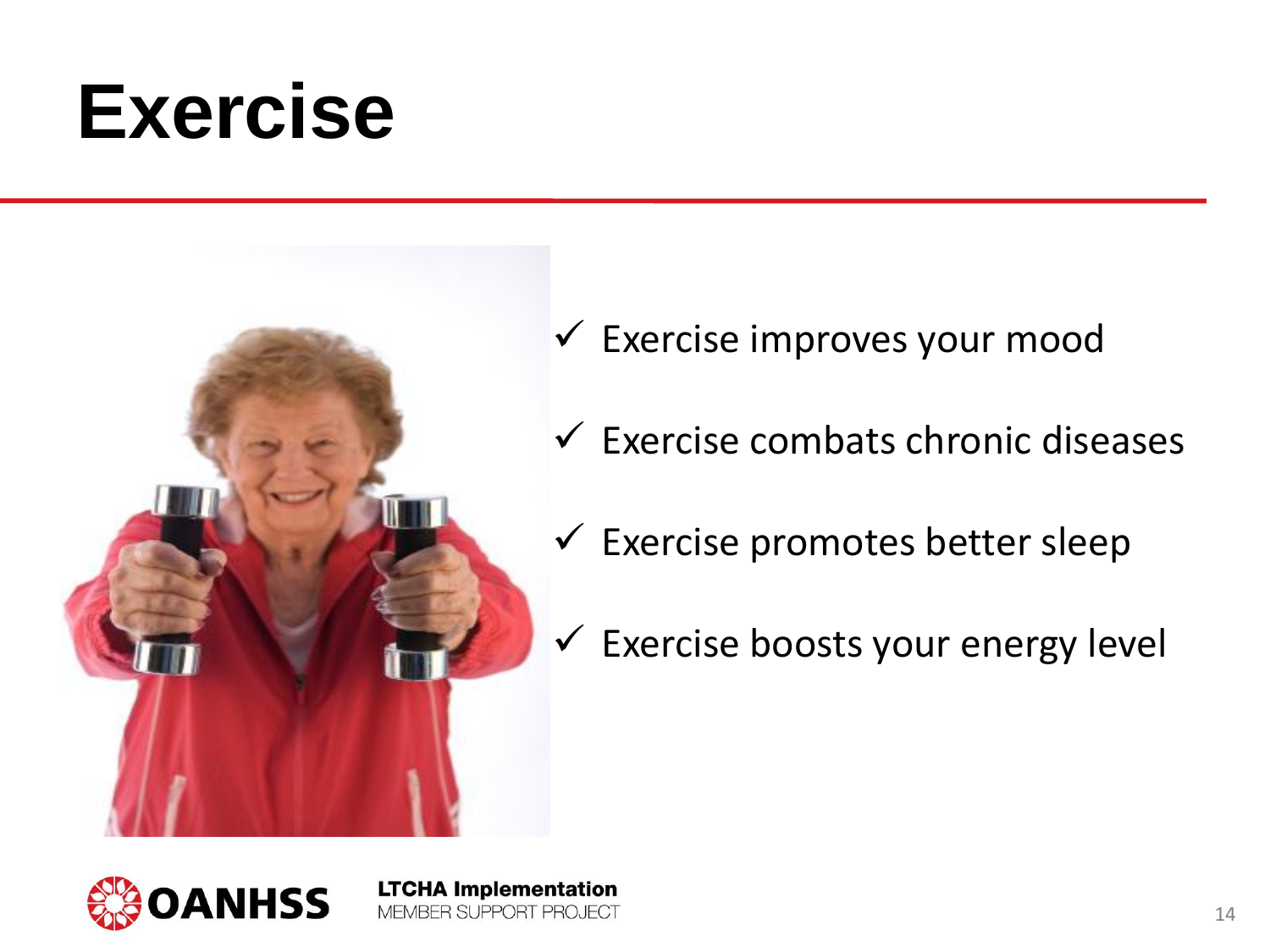## **Transcutaneous Electrical Nerve Stimulation**



(Acronym TENS) is the use of electric current produced by a device to stimulate the nerves for therapeutic purposes. TENS by definition covers the complete range of transcutaneously applied currents used for nerve excitation, although the term is often used with a more restrictive intent, namely to describe the kind of pulses produced by portable stimulators used to treat pain.

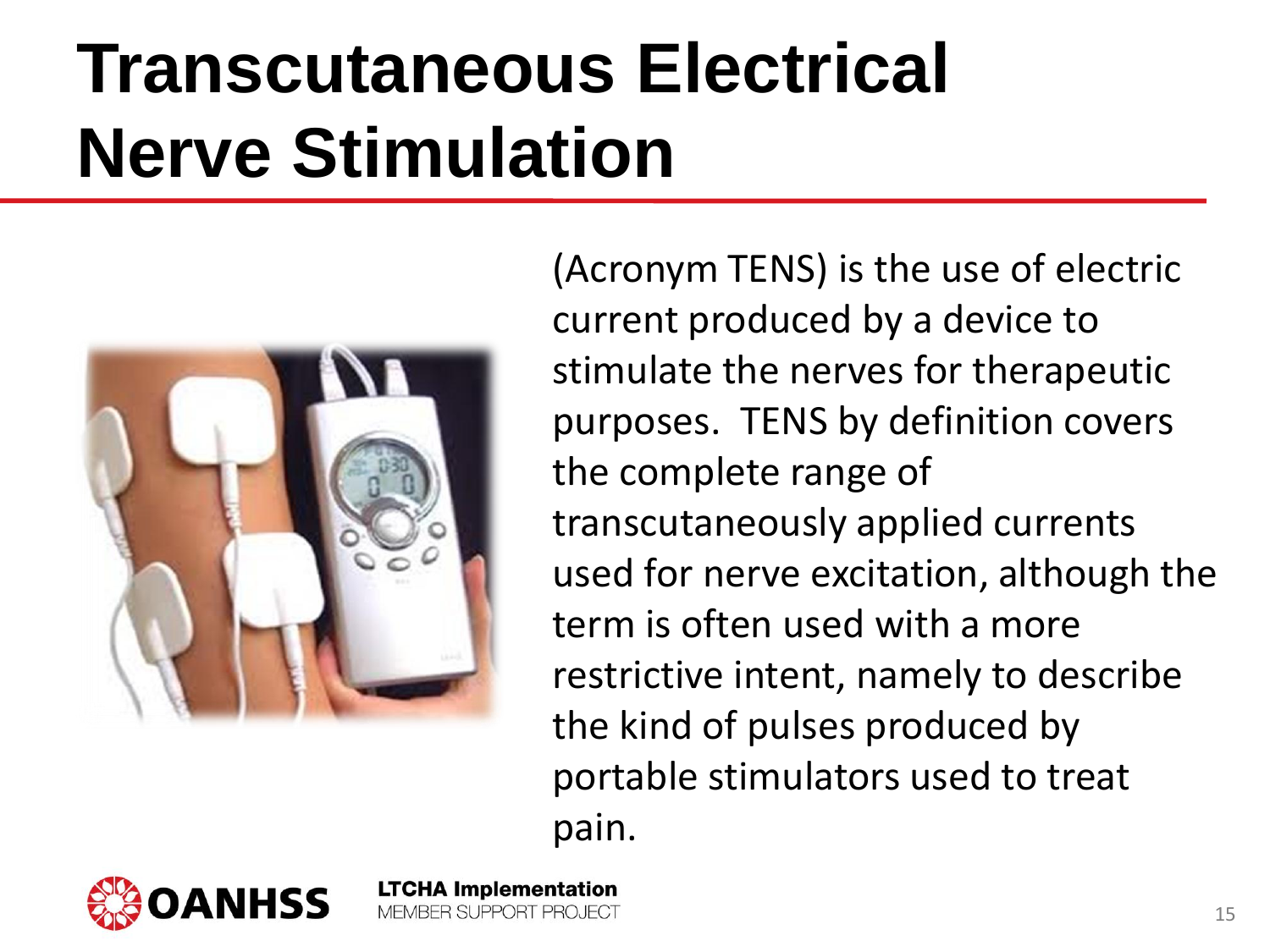## **Thermal Treatment**



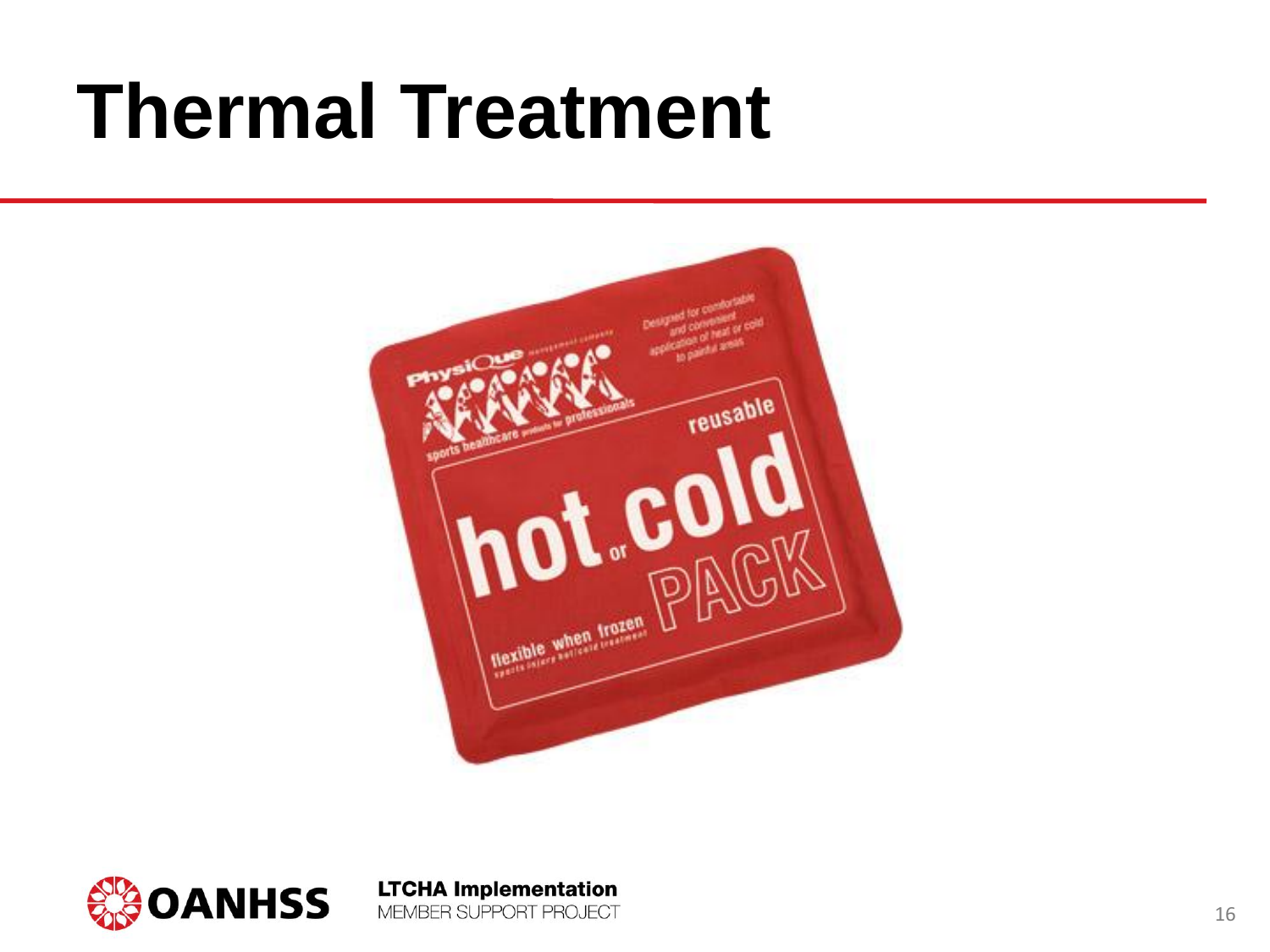# **Relaxation Therapy**





**Distraction and Imagery:** Redirection on something and away from pain.



Structure technique that uses the resident's own imagination to develop sensory images that divert focus away from the pain sensation and emphasize other experiences and pleasant memories.

**Relaxation:** Aim is to free resident's anxiety and muscle tension. Requires a quiet environment (guided breathing, meditation).